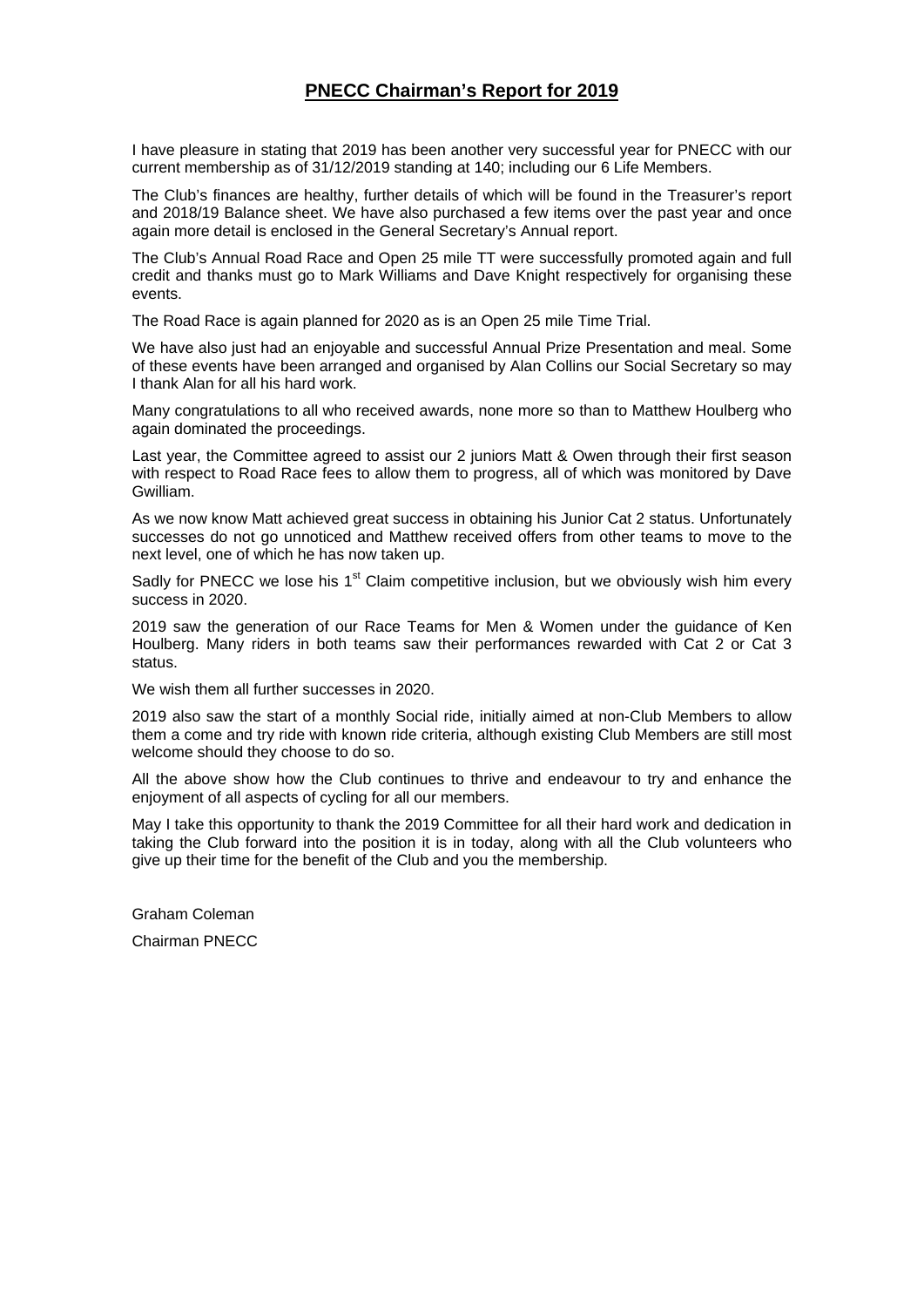PNECC 2019 AGM

Secretary's Report

It is usual for the Club's General Secretary to publish an asset report at this time: I must again apologise for not being able to provide a comprehensive asset list but, if re‐elected, I promise to produce one next year. This is particularly important as your Committee has expended a four‐ figure sum this past year on new and old assets.

The largest expenditure by far was for a number of wind jackets for the Club's Racing Team, these being provided as a form of 'permanent loan' to PNE riders who have amassed sufficient points to move up in BC Category. These tops are more for presentational purposes than for actually riding in, and will serve to project the Club's image in an area of the sport where have traditionally struggled to achieve and then retain a team ethos in the face of much temptation from other clubs and teams.

The Club has also found it necessary to spend funds on essential repairs to one of its silver trophies, but it was money well spent, judging from the look of the trophy at the recent awards night. However the expenditure doesn't stop there as two more trophies (including the prestigious Barnsdale Trophy) have sustained damage and the Club must seek to have these repaired before the 2020 awards ceremony. It might be appropriate for the Club to consider disposing of some or all of its unused track bikes to help fund such repairs? Other forecast expenditure for 2020 revolves mostly around the TTs, with warning signage being subject to lifecycle replacement and the odd stopwatch ending up in the washing machine.

The Committee is also in agreement that the Chairman's Cup, hitherto awarded for the fastest 30 mile TT, should be re‐designated as to be for the best adult female racing member in massed-start events; the Martin Family Cup will then be awarded for the best under 18 female racing member in massed start events. It would be a little ironic (if not a little paternalistic) for the cup for the best adult female to continue to be called the Chairman's Cup, so the Committee has already consulted with some of our female riders and the 'South Downs Cup' is the front runner for a new name in recognition of the excellent work done by our male and female coaches at Havant & South Downs College. The Committee remains open to suggestions as to what the cup should be called; it will be awarded for the first time in the year 2020, the PNECC's 120th anniversary so please get your thinking caps on and see what other appropriate names your Committee can choose from this summer.

Paul Martin PNECC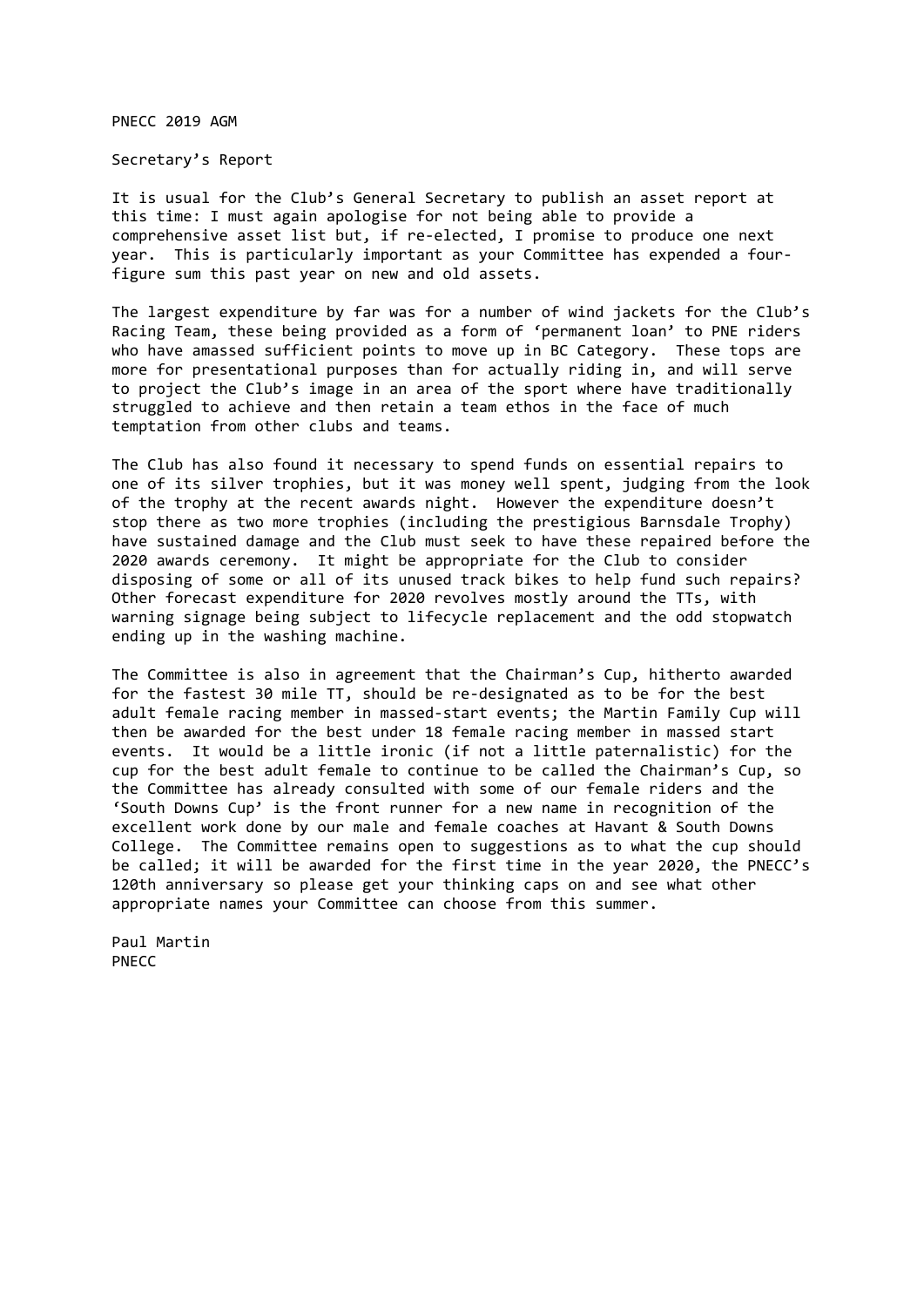# **Portsmouth North End Cycling Club AGM 17th January 2020**

# **Treasurers Report**

The attached balance sheet summarises the Club's income and expenditure for the financial year from the  $1<sup>st</sup>$  of October 2018 to the 30<sup>th</sup> of September 2019. This has been summarised from the detailed Accounts for the financial year which have been reviewed by Kevin Brackstone and found to be in order and to accord with the Club's bank statements. A copy of the review is available on request from the Treasurer.

At the start of the financial year the Club's bank balance was £5,704.34. As of the 30<sup>th</sup> of September the balance stood at £5,456.96, however, reserves were made against the account for known commitments reducing this balance to **£4,466.90.**

The accounts outlined above include the CTTC Levies for the 2017‐18 financial year, setting aside this expenditure, the deficit on Club activities for the current financial year was **£(683).** This compares with a surplus for the preceding year of £681.

Income was down £1,494 compared with last year, primarily as a result of reduced income from clothing sales offset, in part, by increases elsewhere. (Also note the comments on CTTC levies below).

Expenditure was down £1,107 on last year. The Club sponsored the race entry fees for two Junior riders for the first time this year at a cost of £1,497, however, expenditure reduced in other areas, notably; clothing purchases, Road Race expenses, social events, VIBC Affiliation, Coach training and Sponsorship.

It is important to note that for the first time this year the CTTC on‐line entry system for the Open event deducted the CTTC levy 'at source' and that, contrary to previous years, CTTC levies on Club TTs were paid directly from the proceeds of the rider entry fees. As a result of this CTTC Levies of £1,010 do not appear as either income or expenditure on this year's Club accounts.

Your Committee agreed it would be appropriate to provide the Senior Road Race Team with après Race jerseys at a cost of £990.06 for 15, the order was placed in September and the jerseys delivered in time for the Prize Presentation. A reserve was made for this expenditure in the 2019 Accounts.

Since the 2018‐19 balance sheet was prepared the Club has had a further three months of financial activity and I can report that at the time of writing the balance at the Club's bank account stands at £4,220.12.

Raymond Gregory PNECC Treasurer 7<sup>th</sup> January 2020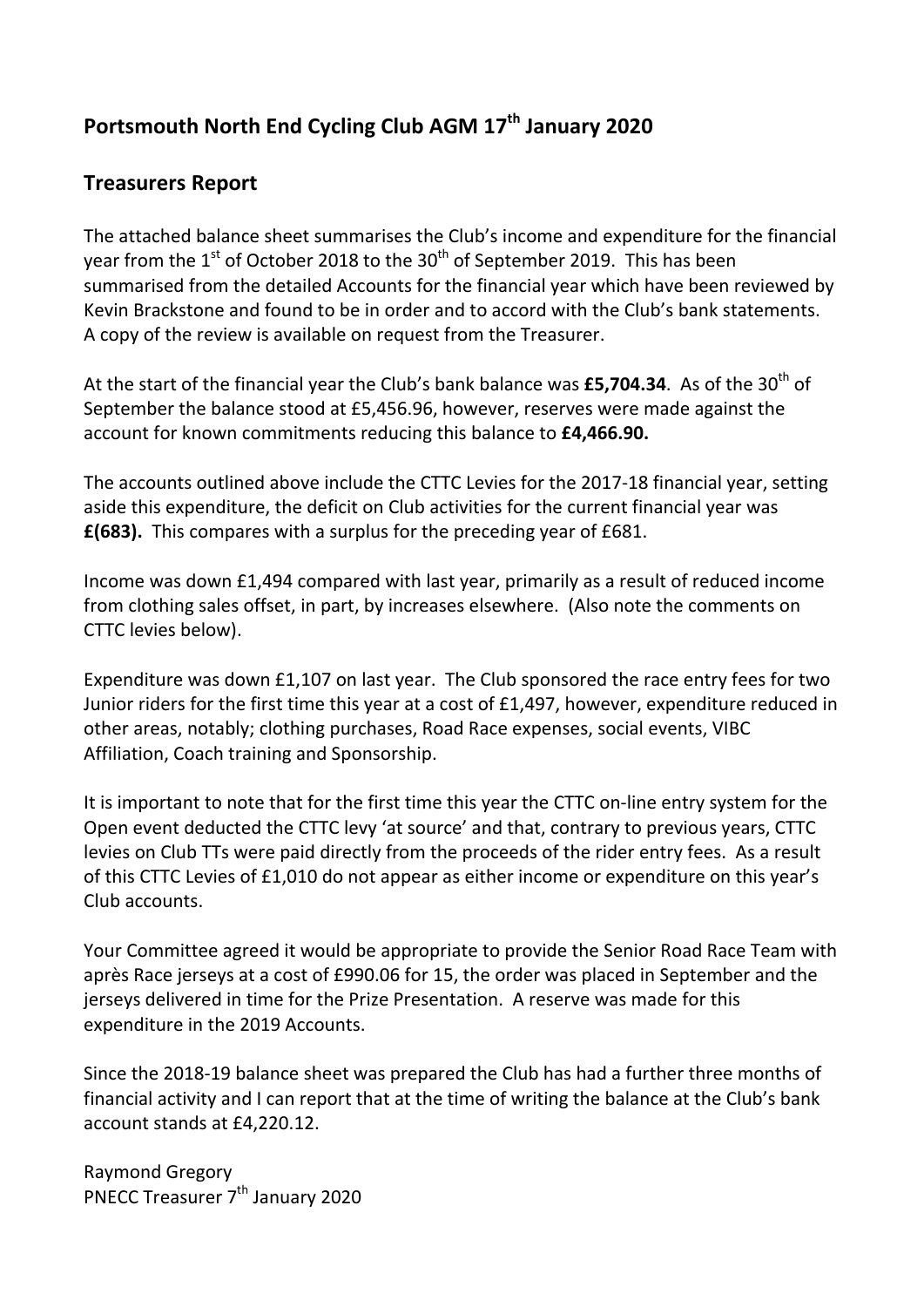# **Balance Sheet PNECC Acccounts Oct 2018 - Sept 2019**

|              |                                           | Carried forward from 2018 Account examination, completed by Angela Orme |         |          | 5704.34  |
|--------------|-------------------------------------------|-------------------------------------------------------------------------|---------|----------|----------|
|              | Receipts (2018 figures in italics)        |                                                                         |         |          |          |
|              | Grants & Donations                        |                                                                         | 25.00   | 25       |          |
|              | Membership Fees                           |                                                                         | 2748.00 | 2627     |          |
|              | Clothing                                  |                                                                         | 481.60  | 2551     |          |
|              |                                           | Time Trials (2018 - £458.58, 2019 - £1,181.43)                          | 1640.01 | 2401     |          |
|              |                                           | Road Races (Incl. £300 Sheerspire sponsorship)                          | 2060.00 | 2160     |          |
|              | Coaching (Track Sessions)                 |                                                                         | 437.20  | 100      |          |
|              | Social                                    |                                                                         | 472.00  | 672      |          |
| Sub Total    |                                           |                                                                         | 7863.81 | 9358     |          |
|              | Sub Total + Carried Forward               |                                                                         |         |          | 13568.15 |
|              | Expenditure (2018 figures in italics)     |                                                                         |         |          |          |
|              | Levies - BC Affiliation                   |                                                                         | 74.00   | 72       |          |
|              | Levies - CTTC (2018)                      |                                                                         | 584.00  | 960      |          |
|              | Levies - Cycling UK Insurance             |                                                                         | 75.00   | $\theta$ |          |
|              |                                           | Levies - Wessex Cyclocross League Affiliation                           | 40.00   | 0        |          |
|              |                                           | Clothing - Kalas purchased for stock                                    | 1005.20 | 1772     |          |
|              |                                           | Equipment - Track bike and TT signage                                   | 286.10  | 192      |          |
|              |                                           | TT Watch, Web hosting and Web address                                   | 134.70  | $\theta$ |          |
|              | Time Trial - Expences                     |                                                                         | 113.35  | $\theta$ |          |
|              | Road Race - Expenses                      |                                                                         | 1431.30 | 2423     |          |
|              |                                           | Prize money (see donation Sheerspire Ltd)                               | 300.00  |          |          |
|              |                                           | Junior Rider Support (Matthew Houlberg & Owen Giles)                    | 1496.75 | 0        |          |
|              | Social -                                  | Trophies, Engraving                                                     | 291.95  | 330      |          |
|              |                                           | <b>Prize Presentation</b>                                               | 418.00  | 771      |          |
|              |                                           | Hall Hire (2018 and 2019)                                               | 250.00  | 181      |          |
|              | Coaching -                                | G Richardson CX Coaching training                                       | 249.00  |          |          |
|              |                                           | M Thomas Level 2 Coach training                                         | 520.00  | 515      |          |
|              |                                           | <b>First Aid Training</b>                                               | 101.80  | 881      |          |
|              |                                           | Calshot Track Hire (2nd Payment)                                        | 412.50  | 356      |          |
|              | Miscellaneous -                           | Flowers T&Y Frampton                                                    | 34.50   | 0        |          |
|              |                                           | Donation to Back Up Trust re M Randle                                   | 152.00  | 215      |          |
|              |                                           | Car stickers                                                            | 52.74   | $\theta$ |          |
|              |                                           | Bike for Bart Entry contribution re R Gregory                           | 22.00   | 350      |          |
|              |                                           | Charity contribution re J Hurr Swimathon                                | 25.00   | 0        |          |
|              |                                           | Charity donation re Open TT teas contributions                          | 41.30   | 0        |          |
| Sub Total    |                                           |                                                                         | 8111.19 | 9218     |          |
|              | Account Balance as at 30/09/2019          |                                                                         |         |          | 5456.96  |
|              |                                           | Reserves made against the Account for known commitments                 |         |          |          |
|              | Purchase of Primal Race Team jerseys      |                                                                         | 990.06  |          |          |
| <b>Total</b> |                                           |                                                                         | 990.06  |          |          |
|              | <b>Account Balance including Reserves</b> |                                                                         |         |          | 4466.90  |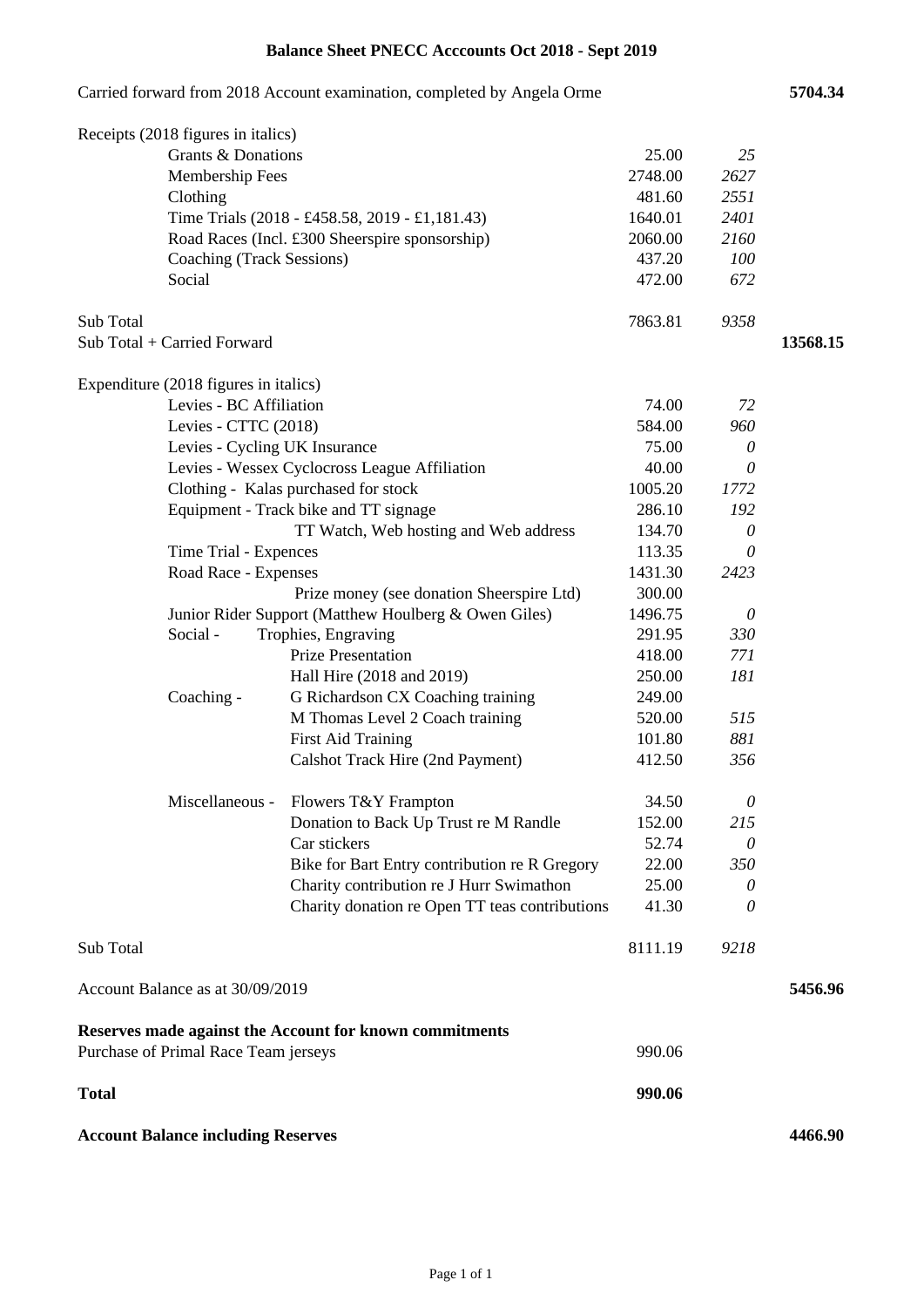#### PNECC Agenda 20200117

10<sup>th</sup> January 2020

# **PORTSMOUTH NORTH END CYCLING CLUB**

#### **AGENDA FOR THE 2019 ANNUAL GENERAL MEETING**

To be held at 7.00pm on 17<sup>th</sup> January 2020 at the Blue Lagoon, Hilsea, Portsmouth.

- 1. Welcome by the Chairman and an explanation of the order of proceedings
- 2. Apologies for absence

#### 3. Minutes of the 2018 Annual General Meeting

|    | Matters arising.          | Proposed | Seconded |
|----|---------------------------|----------|----------|
| 4. | Chairman's Report         |          |          |
|    | Matters arising           | Proposed | Seconded |
| 5. | Secretary's Report        |          |          |
|    | Matters arising           | Proposed | Seconded |
| 6. | <b>Treasurer's Report</b> |          |          |
|    | Matters arising           | Proposed | Seconded |

#### 7. Proposal

a. That the 'grace' period during which members may renew their subscriptions be shortened from three months to two months and that the Club's rules be amended accordingly.

Proposed by Graham Coleman; seconded by Paul Martin.

| 8. | <b>Election of Officials</b>           | <b>Retiring Officer</b> | <b>Elected Officer</b> |
|----|----------------------------------------|-------------------------|------------------------|
|    | <b>Honorary President</b>              | <b>Richard Evans</b>    |                        |
|    | <b>Honorary Vice President</b>         | Sheila Martin           |                        |
|    | <b>Executive Committee</b>             |                         |                        |
|    | Chairman                               | <b>Graham Coleman</b>   |                        |
|    | Vice Chairman                          | Harry Jackson           |                        |
|    | <b>General Secretary</b>               | <b>Paul Martin</b>      |                        |
|    | Treasurer                              | <b>Raymond Gregory</b>  |                        |
|    | <b>Membership Secretary</b>            | <b>Graham Coleman</b>   |                        |
|    | <b>Time Trial Secretary</b>            | Dave Knight             |                        |
|    | <b>Road Secretary</b>                  | Ken Houlberg            |                        |
|    | <b>Track Secretary</b>                 | <b>Alan Collins</b>     |                        |
|    | <b>Cyclo-Cross Secretary</b>           | <b>Alan Collins</b>     |                        |
|    | <b>Social Secretary</b>                | <b>Alan Collins</b>     |                        |
|    | <b>Procurement Officer</b>             | <b>Tom Goodyer</b>      |                        |
|    | Coaching and Youth Development Officer | Dave Gwilliam           |                        |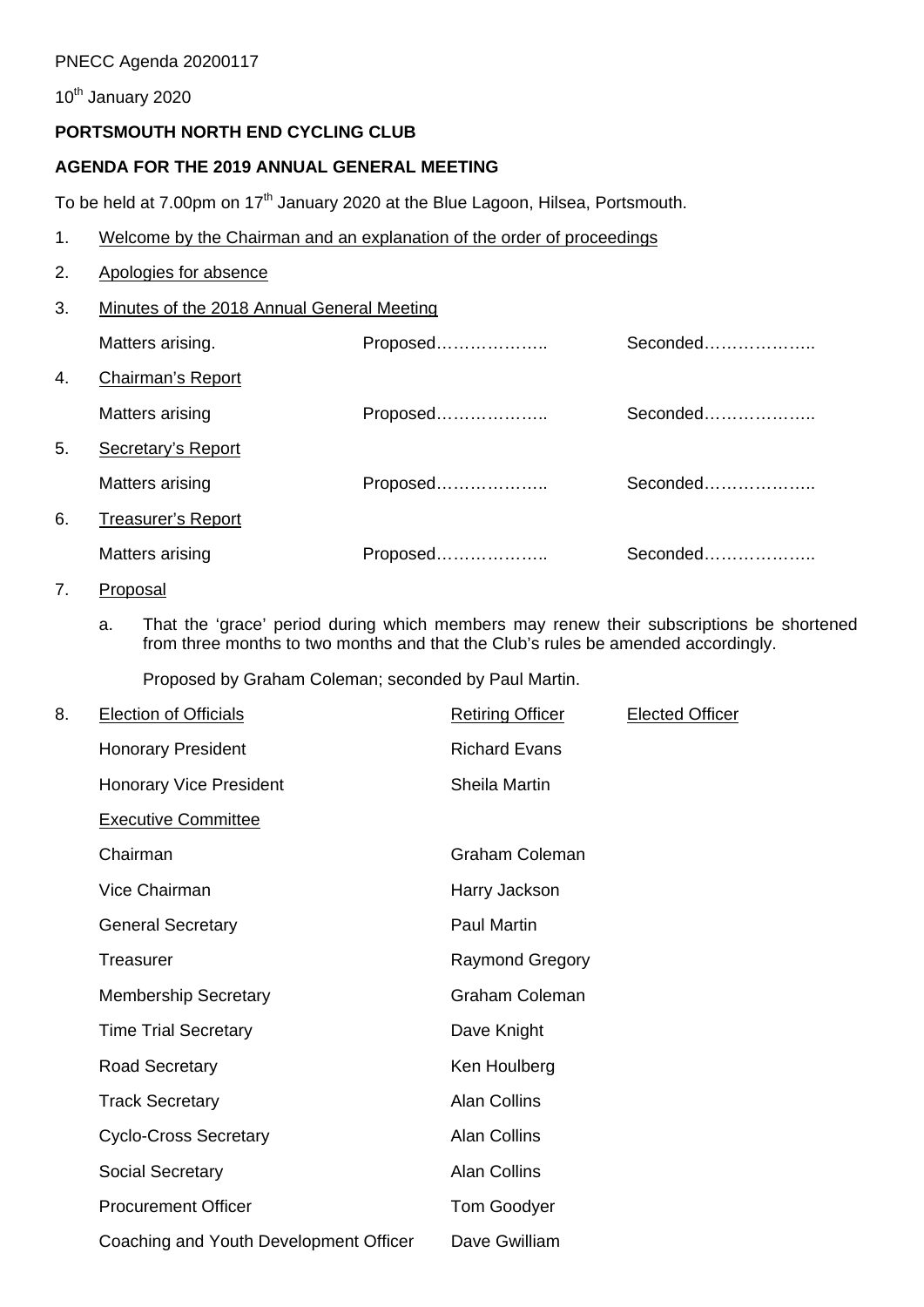| <b>Funding Officer</b>                   | (vacant)                                       |
|------------------------------------------|------------------------------------------------|
| Media and Public Relations Officer       | <b>Connor Parsley</b>                          |
| <b>Welfare Officer</b>                   | Dave Swaffer                                   |
| Club Captain                             | <b>Steve Went</b>                              |
| <b>Ordinary Members' Representatives</b> | (vacant)                                       |
|                                          | (vacant)                                       |
| <b>Non-Executive Officials</b>           |                                                |
| <b>Examiner of Accounts</b>              | (co-opted)                                     |
| <b>Assistant Social Secretary</b>        | (post vacant)                                  |
| <b>Club Archivist</b>                    | <b>Paul Martin</b>                             |
| <b>Assistant TT Secretary</b>            | Sheila Martin                                  |
| Timekeepers                              | <b>Graham Coleman</b>                          |
|                                          | <b>Paul Martin</b>                             |
|                                          | <b>Raymond Gregory</b>                         |
| <b>Assistant Timekeeper</b>              | <b>Connor Parsley</b>                          |
| Handicapper                              | (vacant)                                       |
| <b>CTT Risk Assessor</b>                 | <b>Paul Martin</b>                             |
| <b>Cycling Time Trials Delegates</b>     | (to be nominated by the Time Trials Secretary) |
| <b>BC Risk Assessor</b>                  | Dave Gwilliam                                  |
| <b>BC Coaches</b>                        | Dave Gwilliam                                  |
|                                          | Gordon Richardson                              |
|                                          | <b>Paul Giles</b>                              |
|                                          | Joanna Lovell                                  |
| <b>Assistant Welfare Officer</b>         | Angela Orme                                    |
| <b>Go-Ride Contact</b>                   | <b>Graham Coleman</b>                          |
| <b>British Cycling Delegates</b>         | (to be nominated by the Road Secretary)        |
| Any other husiness                       |                                                |

9. Any other business

(Additional proposals from the floor will be allowed at the discretion of the Chairman.)

Time meeting concluded……………..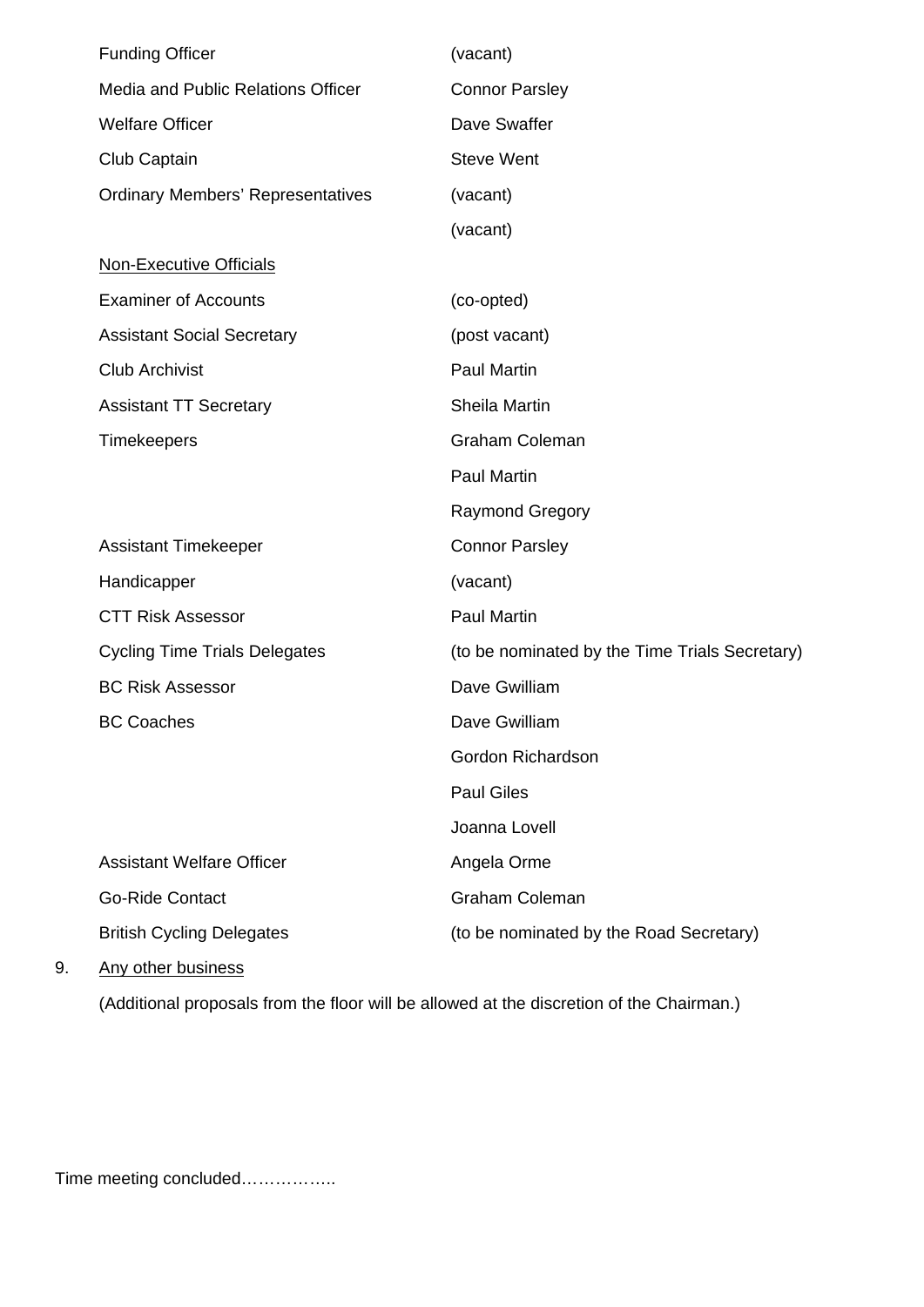#### PNECC Minutes 20181217

18<sup>th</sup> December 2018

#### **PORTSMOUTH NORTH END CYCLING CLUB**

#### **MINUTES OF THE 2018 ANNUAL GENERAL MEETING**

Held at 7.00pm on 17<sup>th</sup> December 2018 at the Blue Lagoon, Hilsea, Portsmouth.

#### 1. Apologies for absence

Dick Evans, Sheila Martin, Gordon Richardson, Mark Williams, Carl Beck, Debbie Mottershead, John Mottershead. 25 members were present.

#### 2. Minutes of the 2017 Annual General Meeting

|    | Proposed: Harry Jackson                | Seconded: Alan Collins  |                        |
|----|----------------------------------------|-------------------------|------------------------|
| 3. | <b>Chairman's Report</b>               |                         |                        |
|    | Proposed: Alan Collins                 | Seconded: Dave Gwilliam |                        |
| 4. | <b>Secretary's Report</b>              |                         |                        |
|    | Proposed: Ken Houlberg                 | Seconded: Alan Collins  |                        |
| 5. | <b>Treasurer's Report</b>              |                         |                        |
|    | Proposed: Connor Parsley               | Seconded: Harry Jackson |                        |
| 6. | <b>Election of Officials</b>           | <b>Retiring Officer</b> | <b>Elected Officer</b> |
|    | <b>Honorary President</b>              | <b>Richard Evans</b>    | <b>Richard Evans</b>   |
|    | <b>Honorary Vice President</b>         | Sheila Martin           | Sheila Martin          |
|    | <b>Executive Committee</b>             |                         |                        |
|    | Chairman                               | <b>Graham Coleman</b>   | <b>Graham Coleman</b>  |
|    | Vice Chairman                          | Harry Jackson           | Harry Jackson          |
|    | <b>General Secretary</b>               | Debbie Mottershead      | <b>Paul Martin</b>     |
|    | <b>Treasurer</b>                       | <b>Raymond Gregory</b>  | <b>Raymond Gregory</b> |
|    | <b>Membership Secretary</b>            | <b>Graham Coleman</b>   | <b>Graham Coleman</b>  |
|    | <b>Time Trial Secretary</b>            | John Mottershead        | Dave Knight            |
|    | <b>Road Secretary</b>                  | <b>Mark Williams</b>    | Ken Houlberg           |
|    | <b>Track Secretary</b>                 | (vacant)                | <b>Paul Giles</b>      |
|    | <b>Cyclo-Cross Secretary</b>           | <b>Alan Collins</b>     | <b>Alan Collins</b>    |
|    | <b>Social Secretary</b>                | <b>Alan Collins</b>     | <b>Alan Collins</b>    |
|    | <b>Procurement Officer</b>             | <b>Tom Goodyer</b>      | <b>Tom Goodyer</b>     |
|    | Coaching and Youth Development Officer | Dave Gwilliam           | Dave Gwilliam          |
|    | <b>Funding Officer</b>                 | (vacant)                | (vacant)               |
|    | Media and Public Relations Officer     | <b>Tom Morris</b>       | <b>Connor Parsley</b>  |
|    | <b>Welfare Officer</b>                 | Dave Swaffer            | Dave Swaffer           |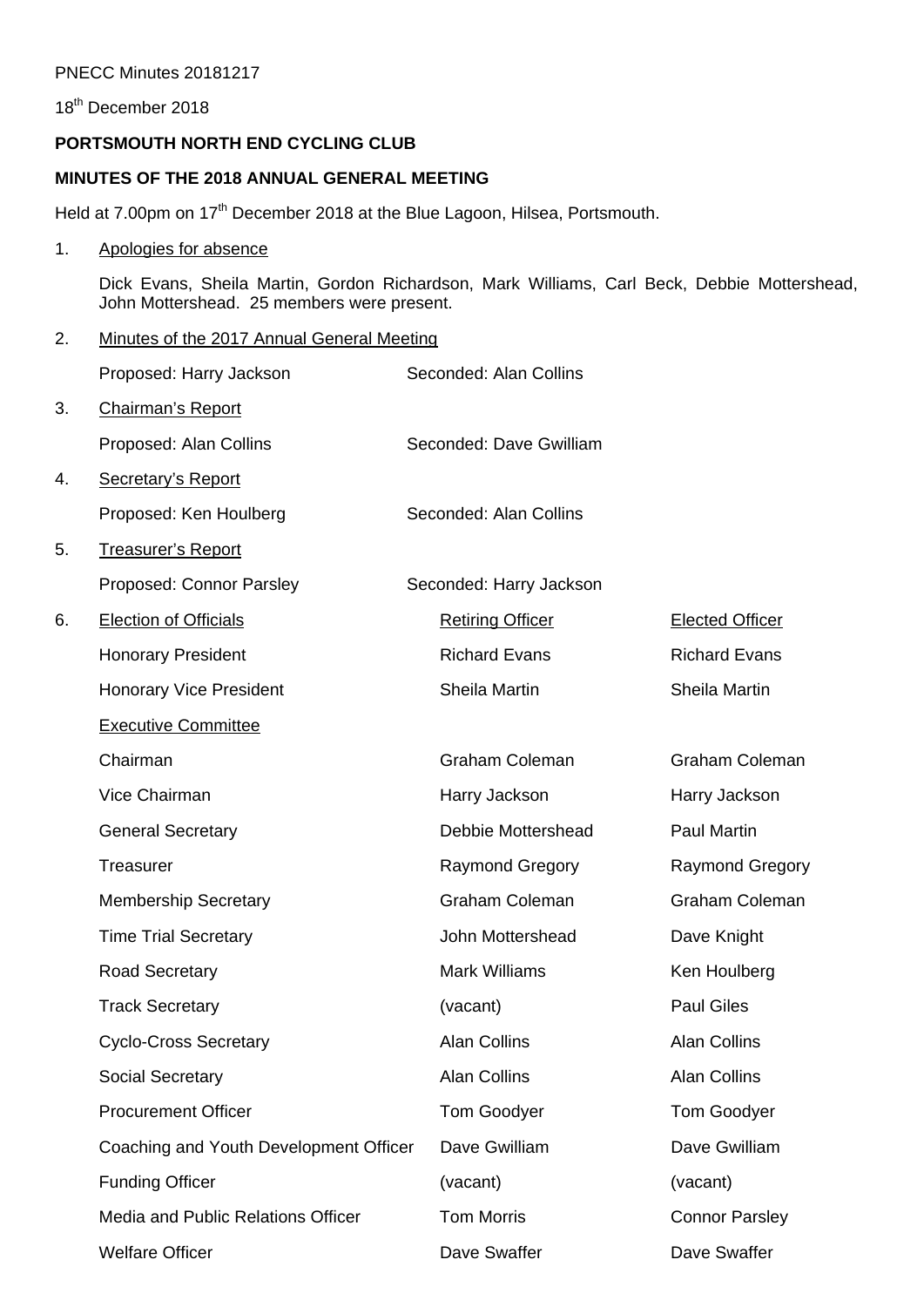| Club Captain                             | Stephen Wade-Palmer    | <b>Carl Beck</b>                              |  |  |  |
|------------------------------------------|------------------------|-----------------------------------------------|--|--|--|
| <b>Ordinary Members' Representatives</b> | (vacant)               | (vacant)                                      |  |  |  |
|                                          | (vacant)               | (vacant)                                      |  |  |  |
|                                          |                        |                                               |  |  |  |
| <b>Non-Executive Officials</b>           |                        |                                               |  |  |  |
| Auditor                                  | Angela Orme            | (will be co-opted)                            |  |  |  |
| <b>Assistant Social Secretary</b>        | (vacant)               | (vacant)                                      |  |  |  |
| <b>Club Archivist</b>                    | <b>Paul Martin</b>     | <b>Paul Martin</b>                            |  |  |  |
| <b>Assistant TT Secretary</b>            | Sheila Martin          | Sheila Martin                                 |  |  |  |
| Timekeepers                              | <b>Graham Coleman</b>  | <b>Graham Coleman</b>                         |  |  |  |
|                                          | <b>Paul Martin</b>     | <b>Paul Martin</b>                            |  |  |  |
|                                          |                        | <b>Raymond Gregory</b>                        |  |  |  |
| <b>Assistant Timekeepers</b>             | <b>Raymond Gregory</b> |                                               |  |  |  |
|                                          | <b>Connor Parsley</b>  | <b>Connor Parsley</b>                         |  |  |  |
| Handicapper                              | (vacant)               | (vacant)                                      |  |  |  |
| <b>CTT Risk Assessor</b>                 | <b>Paul Martin</b>     | <b>Paul Martin</b>                            |  |  |  |
| <b>Cycling Time Trials Delegates</b>     |                        | To be nominated by the Time Trials Secretary  |  |  |  |
| <b>BC Risk Assessor</b>                  | Dave Gwilliam          | Dave Gwilliam                                 |  |  |  |
| <b>BC Coaches</b>                        | Dave Gwilliam          | Dave Gwilliam                                 |  |  |  |
|                                          | <b>Paul Giles</b>      | <b>Paul Giles</b>                             |  |  |  |
|                                          | Gordon Richardson      | Gordon Richardson                             |  |  |  |
|                                          |                        | Joanna Lovell                                 |  |  |  |
| <b>Assistant Welfare Officer</b>         | Angela Orme            | Angela Orme                                   |  |  |  |
| <b>Go-Ride Contact</b>                   | Graham Coleman         | <b>Graham Coleman</b>                         |  |  |  |
| <b>British Cycling Delegates</b>         |                        | To be nominated by the Road & Track Secretary |  |  |  |
| <b>Proposals</b>                         |                        |                                               |  |  |  |

None.

 $7.$ 

## 8. Any other business

a. Surrey League Affiliation

Ken Houlberg agreed to look into the cost of affiliation.

b. Underwriting the Youth Team

The Committee agreed to examine the costs involved.

c. Victory Indoor Bowls Club

Alan Collins agreed to give notice to quit.